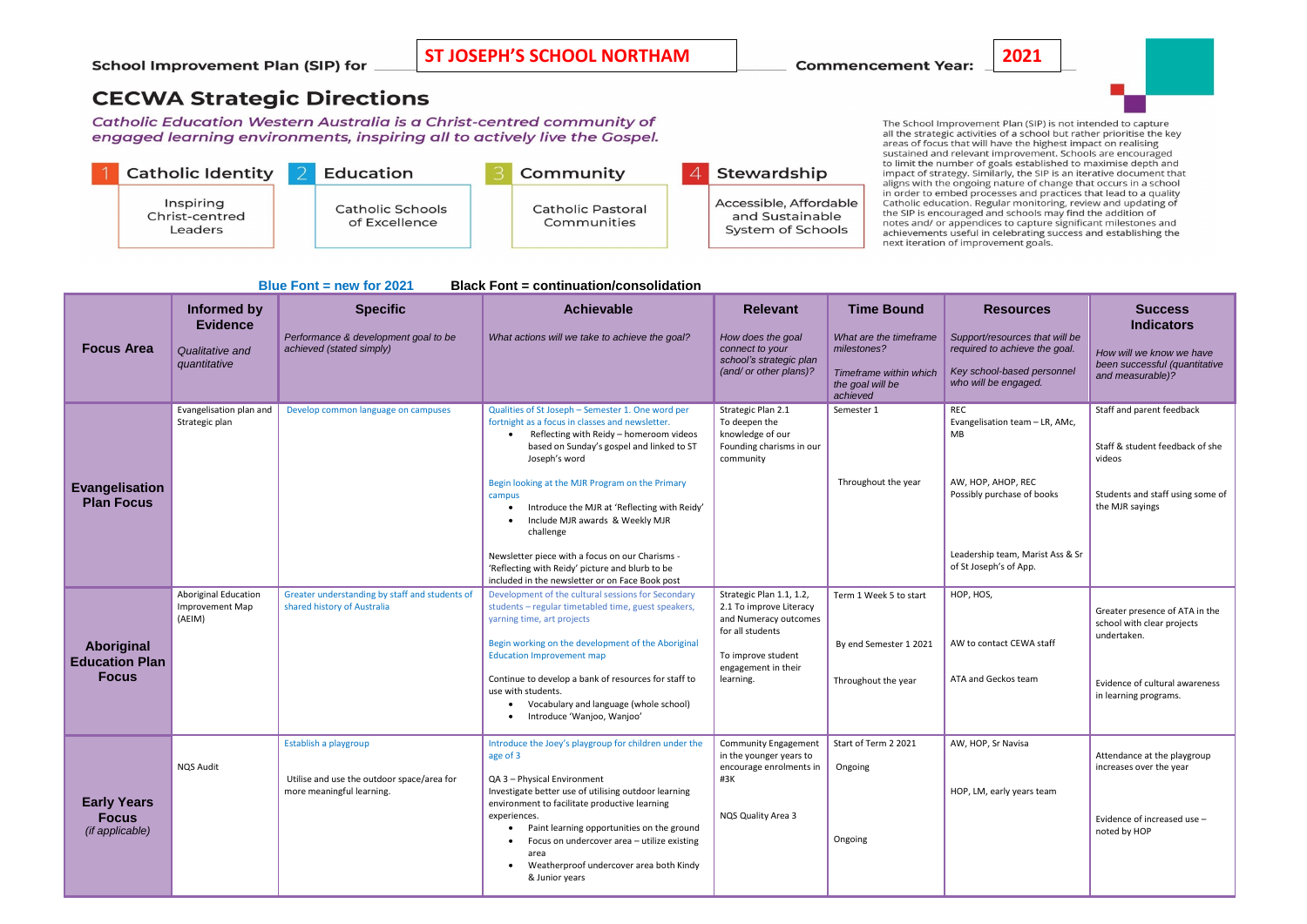| Strategic plan 'Learning'<br>$1.1, 2.1$ 3.1<br>To improve Literacy<br>outcomes for all                                                                                                                | Decisions made regarding<br>program choice by end | HOP, Yr 5 & 6 clu                                                |
|-------------------------------------------------------------------------------------------------------------------------------------------------------------------------------------------------------|---------------------------------------------------|------------------------------------------------------------------|
|                                                                                                                                                                                                       | Term 1 2021                                       |                                                                  |
|                                                                                                                                                                                                       |                                                   | DSF PD                                                           |
| To improve student<br>engagement in their<br>learning                                                                                                                                                 | Term 1 2021                                       |                                                                  |
|                                                                                                                                                                                                       | Ongoing                                           | All staff                                                        |
|                                                                                                                                                                                                       | Ongoing                                           | All staff                                                        |
| To improve student<br>engagement in their<br>learning                                                                                                                                                 | End Term 3 2021                                   | All staff who tead<br>& Curic Coord, H                           |
|                                                                                                                                                                                                       | Begin start 2021                                  | AW, HOS, Curric                                                  |
|                                                                                                                                                                                                       | Begin start 2021                                  | AW, HOS, LSC<br>Christien William                                |
|                                                                                                                                                                                                       | Ongoing                                           | N Parker to deve<br>Curic Coord to ch<br>are being used.         |
|                                                                                                                                                                                                       |                                                   | AW, HOS, LSC                                                     |
|                                                                                                                                                                                                       |                                                   | Sec English to de<br>want and Pri tead<br>down                   |
| Strategic Plan 1.1, 1.2,<br>2.1, 4.1<br>To improve Literacy and<br>Numeracy outcomes for<br>all students<br>To improve student<br>engagement in their<br>learning.<br>Revisit our Vision &<br>mission | 2021                                              | Leadership Team<br>CEWA staff<br>Students<br><b>School Staff</b> |
|                                                                                                                                                                                                       | students                                          | Ongoing                                                          |

| HOP, Yr 5 & 6 cluster                                                              | Greater percentage of students<br>spelling basic words more<br>consistently correct                                                     |  |  |  |
|------------------------------------------------------------------------------------|-----------------------------------------------------------------------------------------------------------------------------------------|--|--|--|
| <b>DSF PD</b>                                                                      | Staff and students are using the<br>T4W strategies                                                                                      |  |  |  |
| All staff                                                                          |                                                                                                                                         |  |  |  |
| All staff                                                                          |                                                                                                                                         |  |  |  |
|                                                                                    |                                                                                                                                         |  |  |  |
| All staff who teach those classes<br>& Curic Coord, HOS                            | Greater engagement of students<br>in their classes, increased<br>participation, less E grades                                           |  |  |  |
| AW, HOS, Curric Co, Gerard V                                                       | Parent feedback, student<br>feedback, less students needing<br>to change course at the start of<br>Yr 11                                |  |  |  |
| AW, HOS, LSC<br>Christien Williams for PD                                          | Parent and staff feedback<br>Greater engaging for SWD<br>students                                                                       |  |  |  |
| N Parker to develop template.<br>Curic Coord to check that they<br>are being used. | Improvement in the spelling of<br>key words in each subject.                                                                            |  |  |  |
| AW, HOS, LSC                                                                       |                                                                                                                                         |  |  |  |
| Sec English to define what they<br>want and Pri teachers to break it<br>down       |                                                                                                                                         |  |  |  |
| Leadership Team<br>CEWA staff<br>Students<br><b>School Staff</b>                   | Increased understanding by staff<br>of good pedagogy and the<br>development of our school<br>vision for Learning                        |  |  |  |
|                                                                                    | Programs will incorporate a<br>higher level of creative use of<br>devices rather than them being<br>used at a basic substitution level. |  |  |  |
|                                                                                    |                                                                                                                                         |  |  |  |